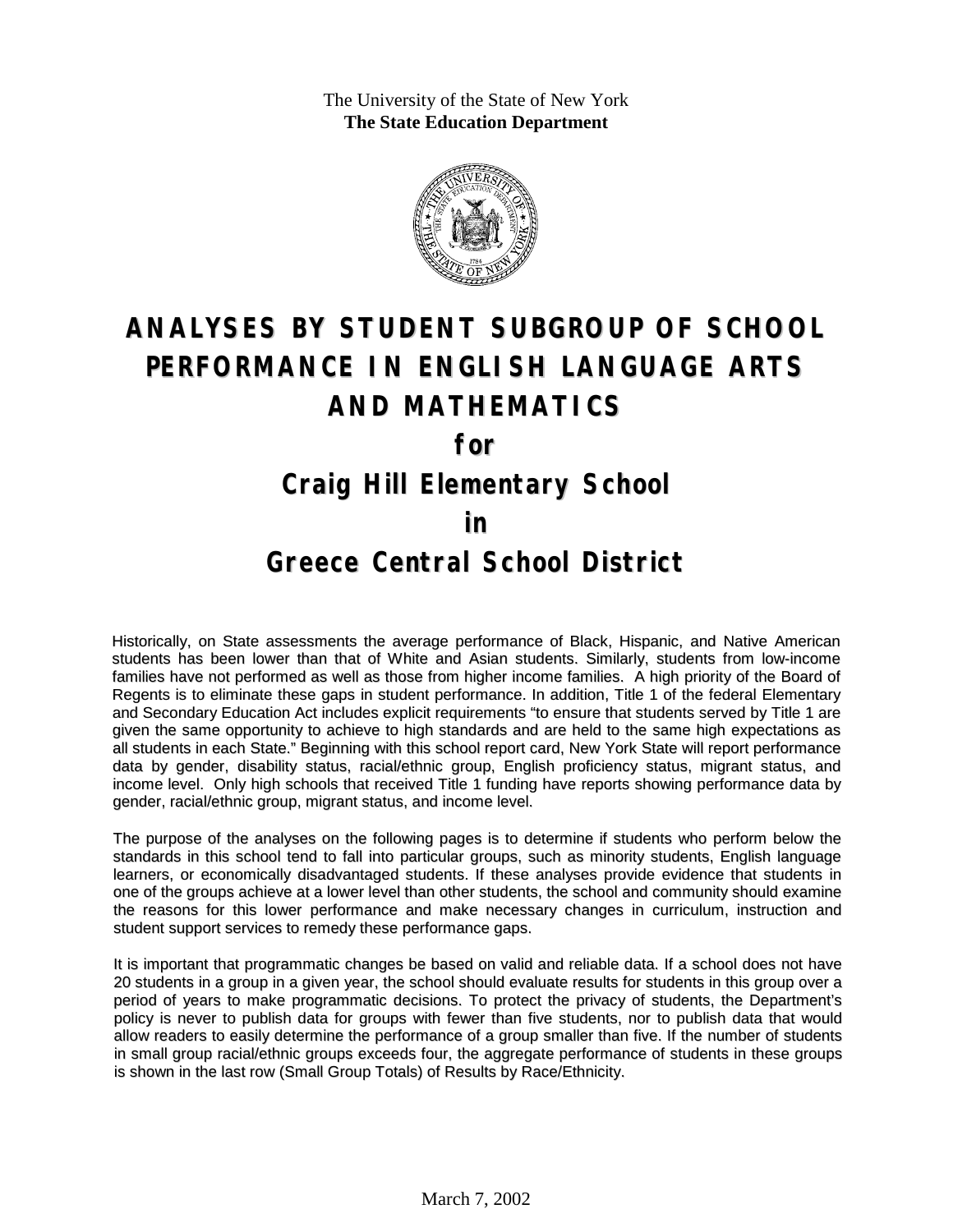## **Elementary English Language Arts**

A description of the performance levels and summary results for all general-education students and all students with disabilities can be found in the *Overview* of the New York State Report Card.

| <b>Student Subgroup</b>                  | <b>Counts of Students</b> |            |                             |               |                       |                |             |              | <b>Percentages</b><br>of Tested |                  |
|------------------------------------------|---------------------------|------------|-----------------------------|---------------|-----------------------|----------------|-------------|--------------|---------------------------------|------------------|
|                                          | <b>Not Tested</b>         |            |                             | <b>Tested</b> |                       |                |             |              | <b>Students</b>                 |                  |
|                                          | <b>ALT</b>                | <b>ELL</b> | No<br>Valid<br><b>Score</b> | Level<br>1    | Level<br>$\mathbf{2}$ | Level<br>3     | Level<br>4  | <b>Total</b> | Level<br>$2 - 4$                | Level<br>$3 - 4$ |
| Results by Race/Ethnicity                |                           |            |                             |               |                       |                |             |              |                                 |                  |
| American Indian/Alaskan<br><b>Native</b> | $\mathbf 0$               | 0          | $\mathbf 0$                 | s             | s                     | s              | $\mathbf s$ | 1            | s                               | s                |
| <b>Black</b>                             | 0                         | 0          | $\pmb{0}$                   | 1             | 6                     | $\overline{2}$ | 0           | 9            | 89%                             | 22%              |
| Hispanic                                 | 0                         | 0          | 0                           | s             | $\mathsf{s}$          | s              | s           | 2            | s                               | s                |
| Asian or Pacific Islander                | $\mathbf 0$               | 0          | $\overline{2}$              | s             | $\mathbf s$           | ${\bf s}$      | s           | 5            | $\mathbf s$                     | s                |
| White                                    | $\mathbf 0$               | 0          | $\mathbf{1}$                | 6             | 24                    | 68             | 24          | 122          | 95%                             | 75%              |
| Total                                    | $\mathbf 0$               | 0          | 3                           | 8             | 32                    | 75             | 24          | 139          | 94%                             | 71%              |
| Small Group Totals (s)                   | 0                         | 0          | $\overline{c}$              | $\mathbf{1}$  | 2                     | 5              | 0           | 8            | 88%                             | 63%              |
| Results by Gender                        |                           |            |                             |               |                       |                |             |              |                                 |                  |
| Female                                   | $\mathbf 0$               | 0          | $\overline{2}$              | 3             | 16                    | 35             | 10          | 64           | 95%                             | 70%              |
| Male                                     | $\mathbf 0$               | 0          | 1                           | 5             | 16                    | 40             | 14          | 75           | 93%                             | 72%              |
| Total                                    | $\mathbf 0$               | 0          | 3                           | 8             | 32                    | 75             | 24          | 139          | 94%                             | 71%              |
| Results by English Proficiency Status    |                           |            |                             |               |                       |                |             |              |                                 |                  |
| <b>English Proficient</b>                | 0                         | 0          | $\overline{2}$              | $\mathbf s$   | $\mathbf S$           | s              | s           | 138          | s                               | $\mathbf s$      |
| <b>Limited English Proficient</b>        | $\mathbf 0$               | 0          | $\mathbf{1}$                | s             | $\mathbf s$           | ${\bf s}$      | s           | $\mathbf{1}$ | $\mathbf s$                     | s                |
| Total                                    | $\mathbf 0$               | 0          | 3                           | 8             | 32                    | 75             | 24          | 139          | 94%                             | 71%              |
| Results by Income Level                  |                           |            |                             |               |                       |                |             |              |                                 |                  |
| Economically<br>Disadvantaged            | $\pmb{0}$                 | 0          | $\mathbf 0$                 | 5             | 9                     | 11             | 1           | 26           | 81%                             | 46%              |
| Not Disadvantaged                        | 0                         | 0          | 3                           | 3             | 23                    | 64             | 23          | 113          | 97%                             | 77%              |
| Total                                    | $\mathbf 0$               | 0          | 3                           | 8             | 32                    | 75             | 24          | 139          | 94%                             | 71%              |
| Results by Migrant Status                |                           |            |                             |               |                       |                |             |              |                                 |                  |
| <b>Migrant Family</b>                    | 0                         | 0          | $\pmb{0}$                   | $\pmb{0}$     | 0                     | $\mathbf 0$    | 0           | 0            | 0%                              | 0%               |
| Not Migrant Family                       | $\mathbf 0$               | 0          | 3                           | 8             | 32                    | 75             | 24          | 139          | 94%                             | 71%              |
| Total                                    | 0                         | 0          | 3                           | 8             | 32                    | 75             | 24          | 139          | 94%                             | 71%              |

**Note. ALT** designates severely disabled students eligible for the New York State Alternate Assessment; **ELL** designates English language learners eligible for an alternative assessment of proficiency in reading English; and **No Valid Score** designates students who did not receive a valid test score because of absence from all or part of the test or because the test was administered under nonstandard conditions.

03/07/02